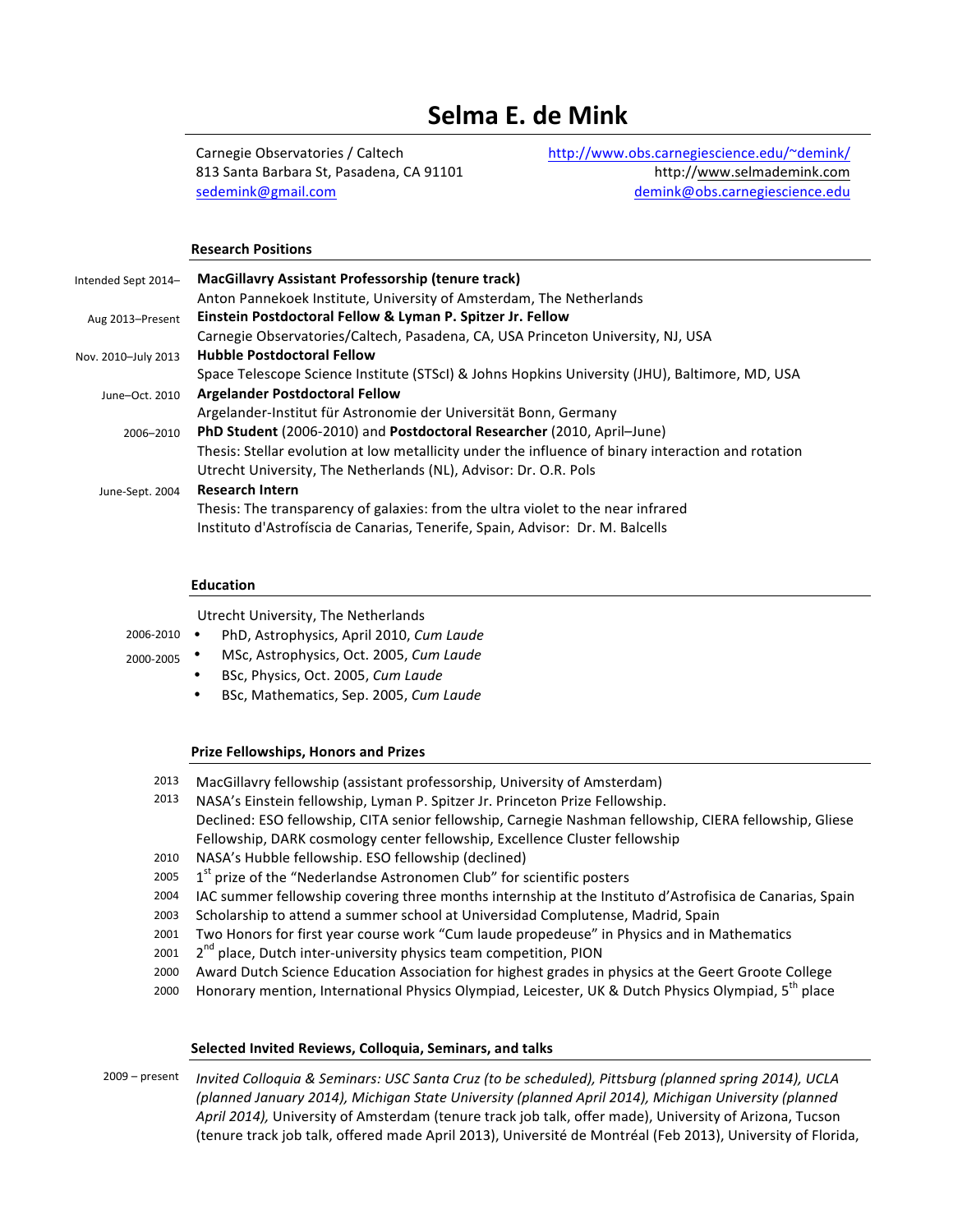Gainesville (Jan 2013), Canadian Institute for Theoretical Astrophysics, Toronto (Jan 2013), University of Maryland, College Park (Jan 2013), Astronomisches Rechen-Institut, Universität Heidelberg (Dec 2013), University of Minnesota, Minneapolis (Oct 2012), University of California, Berkeley (April 2012), Dep. of Astrophysical Sciences, Princeton University (March 2012), Instituto d'Astrofisica de Canarias, Tenerife (March 2012), Center for Cosmology and Particle Physics, New York University (Feb 2012), University of Delaware, Newark, De (Oct 2011), University of Amsterdam, NL (May 2009)

2009 - present *Invited Reviews & Invited Talks:* "Massive Stars: Alpha to Omega", Rhodes, Greece (June 2013), 'Modeling Dense Stellar systems', Lorentz Center Leiden, NL (Dec 2011), 'The Future of Astronomy', Northwestern University, (Sept 2011), "Building Virtual Galaxies", Joint Institute for Nuclear Astrophysics, Lansing, MI (April 2010), Review board meeting Netherlands School for Astronomy (April 2010), "Stellar Mergers", Lorentz Center (Sep 2009), European Week of Astronomy, Hatfield, UK (April 2009)

#### **Publications**

Over 50 scientific publications of which 25 in refereed journals, including Science. 10 refereed publications as first or second author. Over 700 citations; Hirsch-index: 15; 5 papers have been cited more than  $\sim$ 50 times, 20 papers received over 10 citations. (Source: SAO/NASA Astrophysics Data system)

#### **Press releases**

| July 2012         | "The brightest stars don't live alone" for Sana & De Mink et al., Science 2012     | ESO/STScl   |
|-------------------|------------------------------------------------------------------------------------|-------------|
| Aug 2012          | "Seeing double in 30 Doradus" for Sabbi et al. ApJL 2012                           | NASA/STScl  |
| April 2012        | "Hubble's 22nd anniversary image" for GO 12499 (as co-I)                           | NASA/STScl  |
| Dec 2011          | "Fastest rotating star found in neighboring galaxy" for Dufton et al., ApJL 2011   | ESO/STScl   |
| Nov 2009          | "Binaries primary suspects pollution star clusters" for de Mink et al., A&A 2009b  | <b>NOVA</b> |
| <b>March 2009</b> | "Massive black hole in M33 X-7 explained" for de Mink et al., A&A 2009a            | NOVA        |
|                   | NOVA = Netherlands school for astronomy, STScI = Space Telescope Science Institute |             |

#### **Awarded Observing time**

|          | <b>Chandra X-ray Observatory</b>                                                         |            |
|----------|------------------------------------------------------------------------------------------|------------|
| 2013     | T-ReX: The Tarantula Revealed by X-rays (X-ray Visionary Project 15900142, PI Townsley)  | 2000 Ksec  |
|          | Hubble Space Telescope (NASA/ESA)                                                        |            |
| 2013     | The massive monsters living deep in the Tarantula nebula (GO 13477, as PI)               | 1 orbit    |
| $\iota$  | Siblings of Massive Stars: Extreme End of the Comp. Mass Function (GO13446, as PI)       | 6 orbits   |
| $\omega$ | Time-Lapse Movie of the Kinematics Across the Carina Nebula (GO13390, PI N. Smith)       | 31 orbits  |
| $\iota$  | LEGUS: Legacy Extra Galactic UV Survey (GO13364, PI Calzetti)                            | 154 orbits |
| 2012     | HTTP: Hubble Tarantula Treasury Project (GO12939, Pi: E. Sabbi)                          | 60 orbits  |
| $\omega$ | Proper Motions of Massive Stars near the Galactic Center (GO12915, PI: D. Lennon)        | 36 orbits  |
| $\omega$ | Westerlund 2, top to bottom: how massive star clusters form (GO13038, PI: A. Nota)       | 7 orbits   |
| $\omega$ | Searching for prolonged star cluster formation in H alpha (GO12011, PI: Th. Puzia)       | 2 orbits   |
| 2011     | Proper Motions of Massive Stars in 30 Doradus (GO12499, PI: D. Lennon)                   | 30 orbits  |
| $\omega$ | CCC: The Cosmic Carbon Conundrum (GO12472, PI: C. Leitherer)                             | 29 orbits  |
| $\omega$ | A Massive Star Census of the Starburst Cluster R136 (GO12465, PI: P. Crowther)           | 9 orbits   |
| $\omega$ | Multiple populations in stellar clusters (AR12642, PI: V. KozhurinaPlatais & A. Dotter)  | Archival   |
|          | Very Large Telescope (ESO) & Canadian French Hawaiian telescope (CFHT)                   |            |
| 2012     | BinaMIcS: Binarity and Magnetic Interactions in various classes of stars (ESPaDOns Large | 606 hrs    |
|          | Program, PI: Alecian, involved as cons. member)                                          |            |
| $\iota$  | Orbital solutions for >100 massive binaries in 30 Dor, (Flames, 090.D-0323, PI: H. Sana) | $31$ hrs   |
| $\omega$ | Massive YSOs in the periphery of R136 (Xshooter, 090.C-0346, PI: L. Kaper)               | $16$ hrs   |
| 2008     | The VLT-FLAMES Tarantula Survey (82.D-0222, PI: C. Evans, involved as cons. member)      | 94.5 hrs   |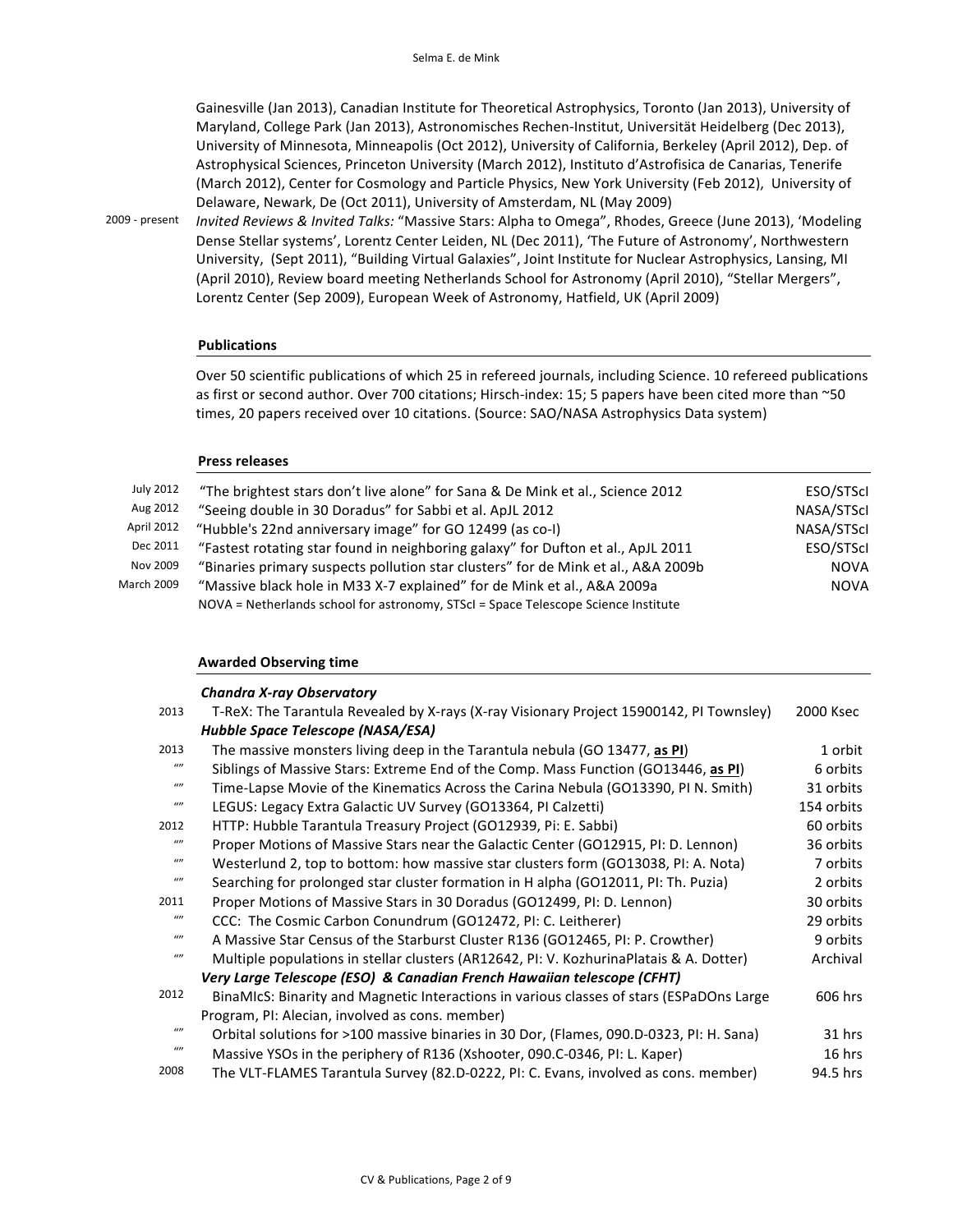## **Awarded Research Funding**

| 2013      | GO13446 (tbd) as PI, 2013                                                             |                      |
|-----------|---------------------------------------------------------------------------------------|----------------------|
|           | GO13447 (tbd) as PI, 2013                                                             |                      |
|           | GO13364 (tbd) as Co-I, 2013                                                           |                      |
|           | GO13390 (tbd) as Co-I, 2013                                                           |                      |
| 2013      | Einstein fellowship grant (as PI)                                                     |                      |
| 2012      | GO12939 (as Co-I)                                                                     | \$384,000            |
|           | GO13038 (as Co-I)                                                                     | \$46,000             |
|           | GO12915 (as Co-I)                                                                     | \$117,000            |
|           | GO12011 (as Co-I)                                                                     | \$59,000             |
| 2012      | Netherlands Organization for Scientific Research (as Co-I, PI: O.R. Pols)             | $~^{\sim}$ € 250,000 |
| 2011      | GO12499 (as Co-I)                                                                     | \$190,000            |
|           | GO12472 (as Co-I)                                                                     | \$156,000            |
|           | AR12642 (as Co-I)                                                                     | \$128,000            |
|           | GO12465 (as Co-I)                                                                     | \$99,000             |
| 2010      | Hubble fellowship grant (as PI)                                                       |                      |
| 2006-2010 | Travel grants from Joint Institute for Nuclear Astrophysics (JINA), International     | $\sim$ \$ 3,000      |
|           | Astronomical Union (IAU) and European Southern Observatory (ESO)                      |                      |
| 2004-2010 | Various research and travel grants from various Dutch (private) funding sources (Olga | $^{\sim}$ € 6,000    |
|           | Konings Fonds, Kapteyn Fonds, Erasmus, Leidsch Kerkhoven Bosscha Fonds)               |                      |

## **Teaching and Mentoring**

## *(Co-) supervision of graduate and undergraduate students*

| Sept 2013 -            | T. Wijnen: "Multiple populations in Glob. Clusters", Leiden/Nijmegen Univ. (PhD student) <sup>3</sup>              |
|------------------------|--------------------------------------------------------------------------------------------------------------------|
| Jan. 2010 - Dec. 2012  | C. Abate: "Carbon-enhanced, metal-poor stars", Nijmegen Univ., NL, (A&A 2013, in press) <sup>1,3</sup>             |
| Sept 2009 - Aug. 2010  | J. Claeys: "Binary supernova progenitors for type IIb supernovae", Utrecht, NL (A&A 528, 131, 2011) <sup>2,3</sup> |
| Sept. 2009 - Feb 2010  | A. Hamers: "The properties of stellar mergers", Utrecht, NL (BSc thesis) <sup>1,2,4</sup>                          |
| Sept. 2007 - Aug. 2008 | M. Verkoulen: "The most massive binaries", Utrecht, NL (BSc thesis) <sup>1,2,4</sup>                               |
| Jan 2007 - July 2007   | M. Cottaar: "Radii of accreting stars at different metallicities", Utrecht, NL (BSc thesis) <sup>1,2,4</sup>       |
|                        | $1$ -Formulated the research project, $2$ -Weekly progress meetings, $3$ Graduate Student, $4$ Under grad. stud.   |
| $2007 - 2009$          | Teaching Assistant: Advanced Level Stellar Evolution (Development of new computer lab exercises                    |
|                        | including case studies, introduction of conceptual discussion questions)                                           |
| 2005                   | Student Assistant: support of development of new interactive lectures in undergraduate level physics               |
|                        | (classical mechanics, optics, electrodynamics) including quizzes and computer exercises                            |
| $2003 - 2006$          | Teaching Assistant exercise advanced undergrad level courses on Quantum Mechanics (2004) and                       |
|                        | Advanced Thermal Physics (2005, 2006) and undergrad. level Classical Mechanics and Optics (2003, 2004)             |
| Jan. - March, 2006     | Teacher Math and English as a volunteer in a remote village Cabrican, Guatemala                                    |
| $2001 - 2003$          | Education Advisory Committee, Member, Physics and Astronomy dep., Utrecht Univ.                                    |
| July - Aug. 2001       | Science Teacher: students w/ ethnic minority backgrounds and language deficiencies, Amsterdam, NL                  |

## **Selected Outreach activities**

| <b>Since 2012</b> | Funded NASA HST Education/Public Outreach Opportunity "Star formation at your finger tips" (PI             |
|-------------------|------------------------------------------------------------------------------------------------------------|
|                   | Christian): Program to create 3D tactile representations of HST images accessible to the visually impaired |
| <b>Since 2012</b> | Funded NASA HST Education/Public Outreach Opportunity "Tarantula Nebula Education and Public               |
|                   | Outreach" (PI Sabbi): Program to develop audio e-book related to the Hubble Tarantula Treasury Project     |
| <b>Since 2009</b> | Various interviews for (live) radio shows, newspapers, magazines and popular science websites including    |
|                   | US: Space.com, AAAS Science Update, Physics Today, Dutch: National morning news radio: NOS, Teleac         |
|                   | Radio and Radio 2, Dutch World Broadcast, Intermediair, Reformatorisch dagblad, tijdschrift Nederlandse    |
|                   | Ver. voor Onderwijs in de Natuurwetenschappen, tijdschrift stichting Carmel                                |
|                   |                                                                                                            |

Since 2007 Various public lectures for children and adults: Jongeren Werkgroep Sterrenkunde, International year of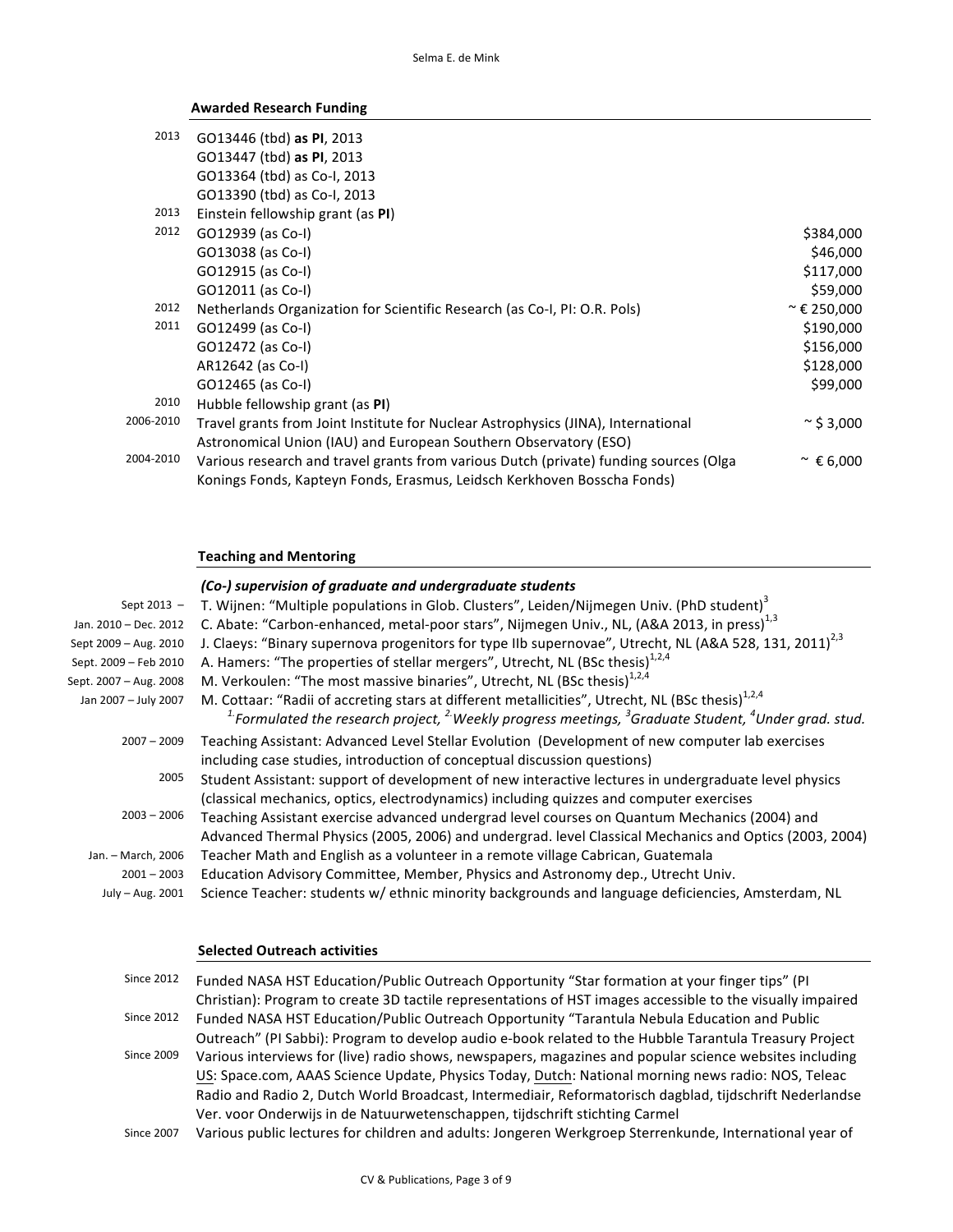- astronomy, Public lecture at Utrecht Observatory, Hubble Science Briefing for museum educators
- 2009 Jury member of the astronomy science project competition for high-school students
- 2008, 2009 Volunteer master class Astronomy for Girls, Utrecht University
- 2007-2008 Organizer of the Dutch Astronomy Olympiad, an astrophysics competition for high-school students
- 2001-2007 Promoting science by giving lectures on high-schools, fairs and exhibitions

### **Selected Professional and Service activities**

### *Membership of medium/large size Collaborations and Consortia*

- Since 2013 T-ReX: Tarantula Revealed by X-ray (PI L. Townsley)
- Since 2013 LEGUS: Legacy Extra Galactic UV Survey (PI D. Calzetti / J. Lee >40 members)
- Since 2012 HTTP: Hubble Tarantula Treasury Survey (PI Sabbi, >20 members)
- Since 2012 BinaMIcS: Binarity and Magnetism in stars (PI E. Alecian / G. Wade, >70 members)
- Since 2008 VLT-FLAMES massive stars consortium and the Tarantula Survey consortium (PI C.Evans, >40 members)

## *Organization of Conferences and Colloquium series*

- 2013 SOC Co chair, `Impact of binaries on the Universe', proposed as focus meeting for IAU 2015
- 2013 SOC member, `Binary systems, their evolution and environments', Ulan-Batar, Mongolia, Sept 2014
- 2013 SOC member, workshop, `The Orion Nebula Cluster as a paradigm for star formation', Baltimore, Md
- 2013 SOC member, `From Alpha to Omega', Rhodes (principal 5 yearly meeting of the massive star comm.)
- 2012-2013 Scientific organizing committee of the STScI main colloquium series
	- 2012 SOC member, workshop '30 Dor, the starburst next door', Baltimore, Md
	- 2011 SOC member, workshop `Intermediate Luminosity Transients', Baltimore, Md
	- 2011 Organizer of the seminar and journal clubs of the massive stars and starbursts group at STScI
	- 2006 LOC member, Dutch National Astronomy conference, NL
	- 2006 LOC member, Mass loss from stars and the evolution of stellar clusters, NL
	- 2006 Chair, SOC Astronomy Student Symposium, Utrecht University, NL

### *Other service and organizational activities*

- Since 2011 Member of the International Astronomical Union, Member of the American Astronomical Society
- Since 2009 Referee for Astronomy and Astrophysics, Astrophysical Journal Letters, Astrophysical Journal, Monthly Notices of the Royal Astronomical Society
- 2001-2002 Treasurer and Board member, student representatives organization, Utrecht Univ., NL
- 1999 Member Search committee, student member: Geert Groote College, Deventer, NL
- 1997-1999 Member of the Participation Council: national foundation `Stichting Carmel College', NL
- 1996-2000 President (1998-1999) and board member student representatives, Geert Groote College, Deventer, NL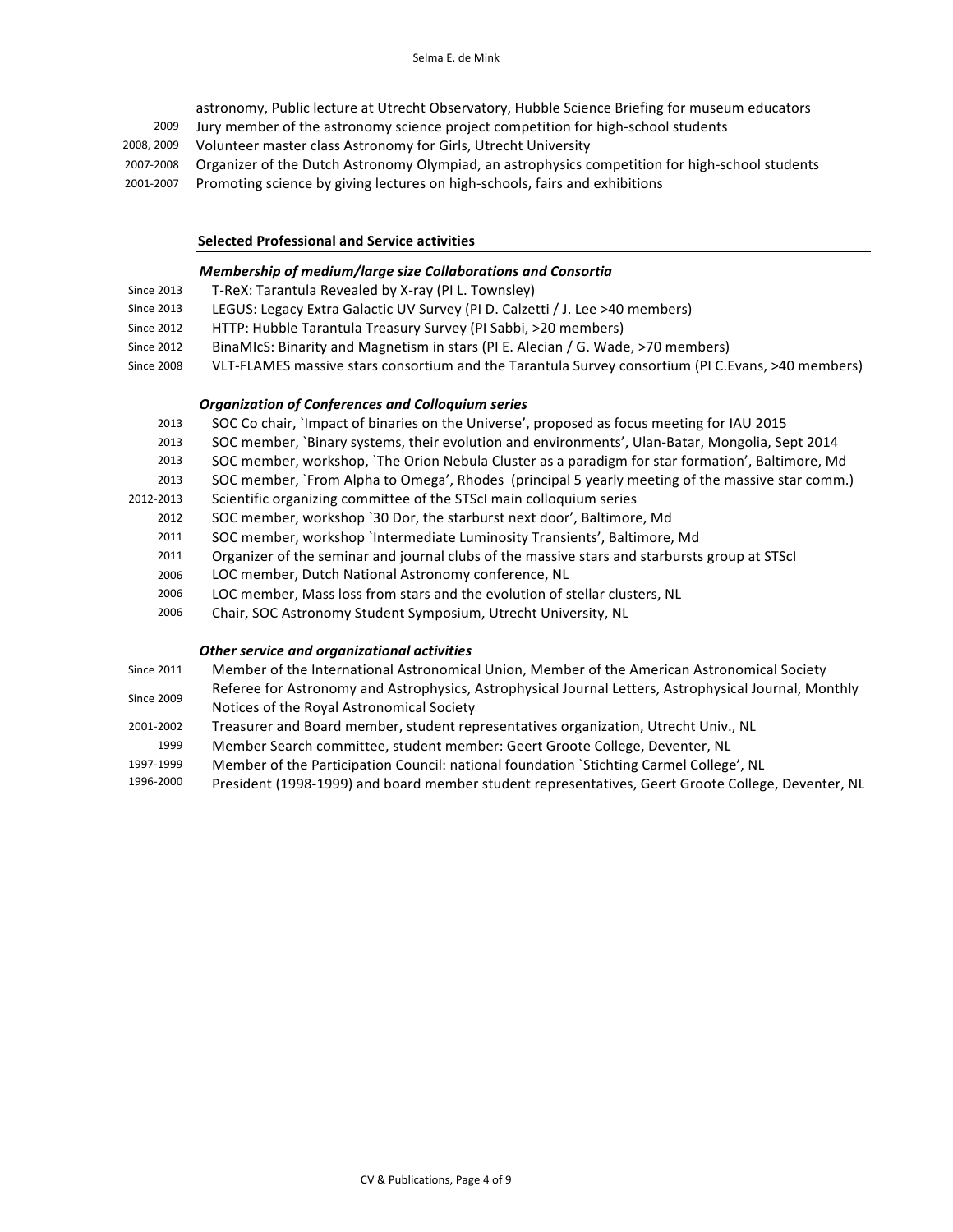# **Publications**

## **First and second author Refereed Publications**

- "The incidence of mergers and other binary products among apparently single stars", S.E. de Mink, H. Sana, N. Langer, R.G. Izzard, in prep. for ApJ Letters
- 1. "Rotation in massive main sequence stars: the role of binary interaction through tides, mass transfer and mergers", ApJ 2013, 764, 166, S.E. de Mink, N. Langer, R.G. Izzard, H. Sana & A. de Koter
- 2. "Binary interaction dominates the evolution of massive stars", **Science** 2012, 337, 444, H. Sana, S.E. de Mink, A. de Koter, N. Langer, C.J. Evans, M. Gieles, E. Gosset, R.G. Izzard, J.-B. Le Bouquin, F.R.N. Schneider.
- 3. "Resolved photometry of extragalactic young massive star clusters", A&A, 532, 147, 2011, S.S. Larsen, S.E. de Mink, J.J. Eldridge, N. Langer, N. Bastian, A. Seth, L. J. Smith, J. Brodie, & Yu. N. Efremov.
- 4. "Rotating massive main-sequence stars. I. Grids of evolutionary models and isochrones", A&A, 530, 115, 2011, I. Brott, S.E. de Mink, M. Cantiello, N. Langer, A. de Koter, C. J. Evans, I. Hunter C. Trundle & J. S. Vink.
- 5. "Binary progenitor models of type IIb supernovae", A&A 528, 131, 2011, J.S.W. Claeys, S. E. de Mink, O.R. Pols, J.J. Eldridge, & M. Baes.
- 6. "Massive binaries as the source of globular cluster abundance patterns", A&A, Letter, 507, 1, 2009, S.E. de Mink, O.R. Pols, N. Langer & R.G. Izzard.
- 7. "The Effect of Stellar Rotation on Colour-Magnitude Diagrams: On the apparent presence of multiple populations in intermediate age stellar clusters", MNRAS Letters 398, 2009 N. Bastian & S.E. de Mink.
- 8. "Rotational mixing in massive binaries: detached short-period systems", A&A 497, 243, 2009, S.E. de Mink, M. Cantiello, N. Langer and O.R. Pols, I. Brott & S.-Ch Yoon.
- 9. "Fluorine in carbon-enhanced metal-poor stars: a binary scenario", A&A Letters, 484, 27, 2008, M. Lugaro\*, S.E. de Mink\*, R.G. Izzard, S.W. Campbell, A. I. Karakas, S. Cristallo, O.R. Pols, J.C. Lattanzio, O. Straniero, R. Gallino & T.C. Beers. \* Shared first authorship: the first two authors contributed equally to this paper.
- 10. "Efficiency of mass transfer in massive close binaries. Tests from double-lined eclipsing binaries in the SMC", A&A, 467, 1181, 2007, **S.E. de Mink,** O.R. Pols, and R.W. Hilditch.

## **Co-authored Refereed Publications**

- "The effects of single and binary star evolution on the stellar mass function", F.R.N. Schneider, R. G. Izzard, N. Langer and S. E. de Mink, submitted to ApJ. Sept. 2013
- "The ages of young star clusters, massive blue stragglers and the upper mass limit of stars: Analysing age dependent stellar mass functions" submitted, F.R.N. Schneider, R. G. Izzard, S. E. de Mink, N. Langer, A. Stolte, A. de Koter, V. V. Gvaramadze, B. Hußmann, A. Liermann and H. Sana" submitted to ApJ, Sept. 2013
- On the nature of WO stars: a quantitative analysis of the WO3 star DR1, submitted June 2013, F. Tramper, G. Graefener, O. E. Hartoog, H. Sana, A. de Koter, J. S. Vink, L.E. Ellerbroek, N. Langer, M. Garcia, L. Kaper, and S.E. de **Mink**
- 11. "Early disk accretion as the origin of abundance anomalies in globular clusters", accepted for publ. in MNRAS 2013, N. Bastian, H.J.G.L.M. Lamers, S. E. de Mink, S. N. Longmore, S. P. Goodwin, M. Gieles, http://arxiv.org/abs/1309.3566.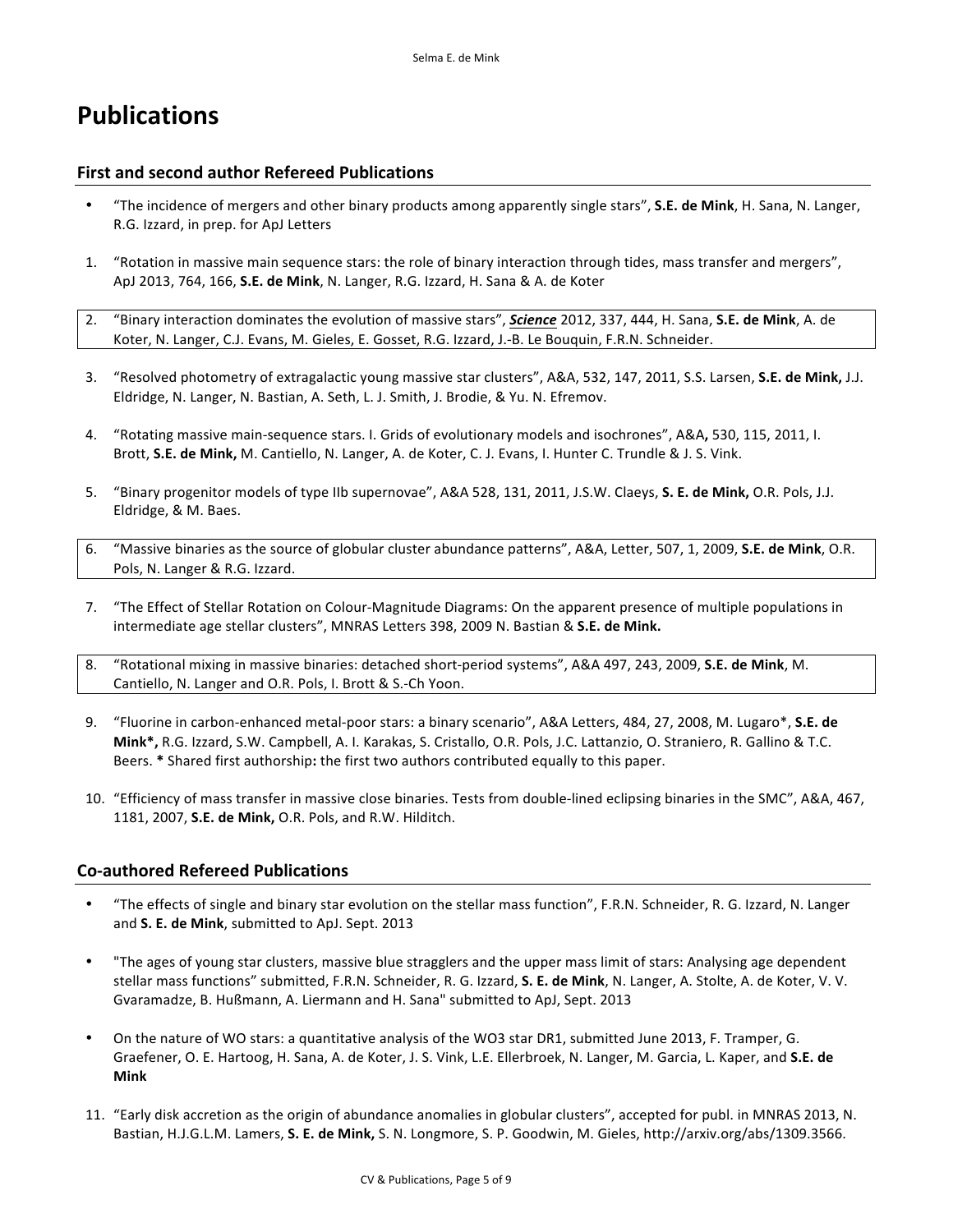- 12. "The VLT-FLAMES Tarantula Survey: XII. Rotational velocities of the single O-type stars", accepted for publ. in A&A 2013, O.H. Ramirez-Agudelo, S. Simon-Dıaz, H. Sana, A. de Koter, C. Sabin-Sanjulian, S.E. de Mink, P. L. Dufton, G. Grafener, C.J. Evans, A. Herrero, N. Langer, D.J. Lennon, J. Maiz Apellaniz, N. Markova, F. Najarro, J. Puls, W.D. Taylor, and J.S. Vink, http://arxiv.org/abs/1309.2929
- 13. E. Sabbi, J. Anderson, D. J. Lennon, R. P. Van der Marel, A. Aloisi, M. L. Boyer, M. Cignoni, G. de Marchi, S. E. de Mink, C. J. Evans, J. S. Gallagher III, K. Gordon, D. A. Gouliermis, E. K. Grebel, A. M. Koekemoer, S. S. Larsen, N. Panagia, J. E. Ryon, L. J. Smith, M. Tosi, D. Zaritsky, AJ 146, 53, 2013, Hubble Tarantula Treasury Project: Unraveling Tarantula's Web. I. Observational overview and first results.
- 14. "Wind Roche-lobe Overflow and the Formation of Carbon Enhanced Metal-poor Stars", A&A, 552, 26, 2013, C. Abate, O. R. Pols, R. G. Izzard, S. S. Mohamed, & **S. E. de Mink**
- 15. "The VLT-FLAMES Tarantula Survey: Rotational velocities of the single B-type stars in the Tarantula Nebula", A&A, 550, 109, 2012, P.L. Dufton, P.R. Dunstall, C.J. Evans, I. Brott, S. E. de Mink, M. Kennedy, C. McEvoy, H. A. T. Potter, O.H. Ramırez-Agudelo, H. Sana, S. Simon-Dıaz & W. Taylor
- 16. "The VLT-FLAMES Tarantula Survey VIII. Multiplicity properties of the O-type star population", A&A, 550, 107 2012, H. Sana, A. de Koter, S.E. de Mink, P.R. Dunstall, C.J. Evans, V. Henault-Brunet, J. Maız Apellaniz, O.H. Ramirez-Agudelo, W.D. Taylor, N.R. Walborn, J.S. Clark, P.A. Crowther, A. Herrero, M. Gieles, N. Langer, D.J. Lennon & J.S. Vink
- 17. "Detection of a magnetic field in the rapidly-rotating O-type secondary of the colliding-wind binary HD 47129 (Plaskett's star)", MNRAS 2013, 428, 1681, J. Grunhut, G.A. Wade, M. Leutenegger, V. Petit, G. Rauw, C. Neiner, F. Martins, D. Cohen, M. Gagne, R. Ignace, S. E. de Mink, A.F.J. Moffat, S. Owocki, M. Shultz, J. Sundqvist, & the MiMeS Collaboration
- 18. "A double cluster at the core of 30 Doradus", Apj Letters 2012, 754, L37, E. Sabbi, D.J. Lennon, M. Gieles, S.E. de Mink, N.R. Walborn, J. Anderson, A. Bellini, N. Panagia, R. van der Marel & J. Maiz Apellaniz
- 19. "The Effects of Differential Reddening and Stellar Rotation on the Appearance of Multiple Populations in Star Clusters: The Case of Trumpler 20", ApJ Letters, 751, 8, 2012, I. Platais, C. Melo, S.N. Quinn, J.L. Clem, S.E. de Mink, A. Dotter, V. Kozhurina-Platais, D.W. Latham, & A. Bellini.
- 20. "The VLT-FLAMES Tarantula Survey: The Fastest Rotating O-type Star and Shortest Period LMC Pulsar—Remnants of a Supernova Disrupted Binary?" ApJ Letters, 743, L22, 2011, P.L. Dufton, P.R. Dunstall, C.J. Evans, I. Brott, M. Cantiello, A. de Koter, S. E. de Mink, M. Fraser, V. Hénault-Brunet, I.D. Howarth, N. Langer, D.J. Lennon, N. Markova, H. Sana, W.D. Taylor.
- 21. "The VLT-FLAMES Tarantula Survey. II. R139 revealed as a massive binary system", A&A, 530, 10, 2011, W.D. Taylor, C.J. Evans, H. Sana, N.R. Walborn, S. E. de Mink, V.E. Stroud, A. Alvarez-Candal, R.H. Barbá, J. M. Bestenlehner, A.Z. Bonanos, I. Brott, P.A. Crowther, A. de Koter, K. Friedrich, G. Gräfener, V. Hénault-Brunet, A. Herrero, L. Kaper, N. Langer, D.J. Lennon, J. Maíz Apellániz, N. Markova, N. Morrell, L. Monaco, J.S. Vink.
- 22. "The VLT-FLAMES Tarantula Survey. I. Introduction and observational overview", A&A 530, 108, 2011, C. J. Evans, W.D. Taylor, V. Hénault-Brunet, H. Sana, A. de Koter, S. Simón-Díaz, G. Carraro, T. Bagnoli, N. Bastian, J.M. Bestenlehner, A.Z. Bonanos, E. Bressert, I. Brott, M.A. Campbell, M. Cantiello, J.S. Clark, E. Costa, P.A. Crowther, S. E. de Mink, E. Doran, P.L. Dufton, P. R. Dunstall, K. Friedrich, M. Garcia, M. Gieles, G. Gräfener, A. Herrero, I.D. Howarth, R.G. Izzard, N. Langer, D.J. Lennon, J. Maíz Apellániz, N. Markova, F. Najarro, J. Puls, O.H. Ramirez, C. Sabín-Sanjulián, S.J. Smartt, V.E. Stroud, J.Th van Loon, J.S. Vink & N.R. Walborn.
- 23. "Rotating massive main-sequence stars. II. Simulating a population of LMC early B-type stars as a test of rotational mixing", A&A 530, A116, 2011, I. Brott, C.J. Evans, I. Hunter, A. de Koter, N.Langer, P.L. Dufton, M. Cantiello, C. Trundle, D.J. Lennon, S.E. de Mink, S.-Ch. Yoon & P. Anders.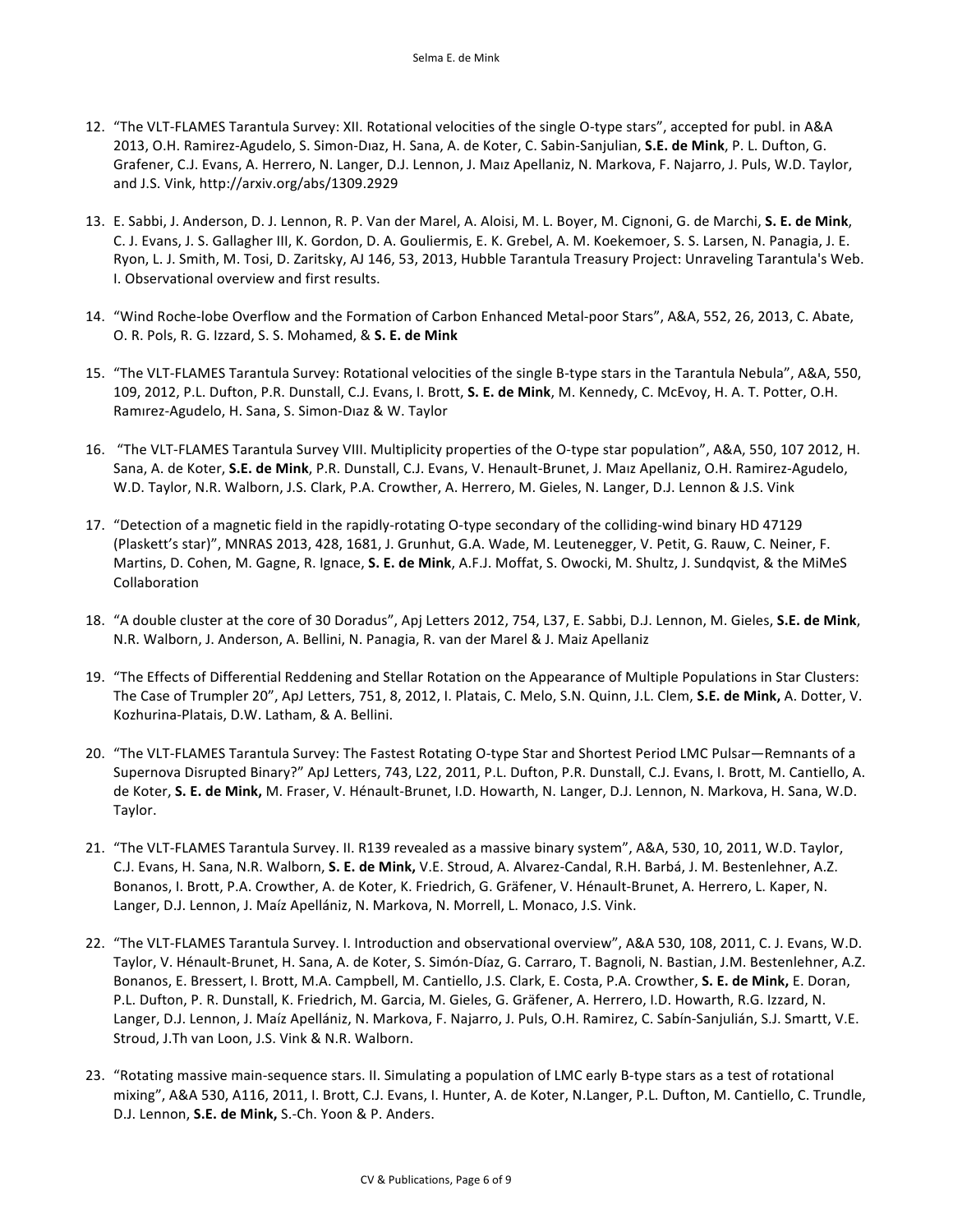- 24. "The Mystery of CEMP-s + r stars and the Dual Core Flash Neutron Superburst", Publications of the Astronomical Society of Australia, 26, Issue 3, 322, 2009, M. Lugaro, S. W. Campbell & S.E. de Mink
- 25. "The evolution of runaway stellar collision products", A&A, 497, 255, 2009, E. Glebbeek, E. Gaburov, S.E. de Mink, O.R. Pols, & S.F. Portegies Zwart.

## **Conference proceedings (as first author)**

- 26. "Binaries and their impact on (our understanding of) the evolution of massive stars", S.E. de Mink, Massive Stars: From  $α$  to  $Ω$ , held 10-14 June 2013 in Rhodes, Greece
- 27. "Challenges for understanding the evolution of massive stars: rotation, binarity and mergers", S.E. de Mink, I. Brott, M. Cantiello, R.G. Izzard, N. Langer, and H. Sana, 2012, ASP conference series 465, "Four Decades of Massive Star Research -A Scientific Meeting in Honor of Anthony J. Moffat"
- 28. "Hunting for Shooting Stars in 30 Doradus", AAS 219, 151.13, 2012, Hunting for Shooting Stars in 30 Doradus, S.E. de **Mink,** D. J. Lennon, E. Sabbi, J. Anderson, L.R. Bedin, T. Sohn, R.P. van der Marel, N.R. Walborn, N. Bastian, E. Bressert, P.A. Crowther, C.J. Evans, A. Herrero, N. Langer, I. Platais, A. de Koter, H. Sana.
- 29. "Binaries are the best single stars", Société Royale des Sciences de Liège ("refereed" proc.), 80, 543, 2011, S. E. de Mink, N. Langer, & R.G. Izzard.
- 30. "Fast rotating stars resulting from binary evolution will often appear to be single", IAU Symposium 272, 531, S.E. de **Mink, N. Langer, R.G. Izzard**
- 31. "Rotational mixing in tidally-locked, massive main-sequence binaries", Comm. In Asteroseismology, 158, 2009, S.E. de **Mink,** M. Cantiello, N. Langer and O.R. Pols. (Refereed)
- 32. "Massive binaries and the enrichment of the interstellar medium in globular clusters", IAU Symposium 266, "Star Clusters - Basic Galactic Building Blocks throughout Time and Space", 10-14 August 2009, Rio de Janeiro, Brazil, S.E. de **Mink**, O.R. Pols, N. Langer, and R.G. Izzard
- 33. "A new evolutionary scenario for the formation of massive black-hole binaries such as M33 X-7 and IC 10 X-1", 2009, proceedings of "Binaries - key to comprehension of the universe", Brno, Czech Republic, June 8-12, S.E. de Mink, M. Cantiello, N. Langer, O.R. Pols, and S.-Ch. Yoon
- 34. "Rotational mixing in close binaries", IAU Symposium, 252, 365, 2008, S.E. de Mink, M. Cantiello, N. Langer, S.-Ch. Yoon, I. Brott, E. Glebbeek, M. Verkoulen, and O.R. Pols
- 35. "Binaries at Low Metallicity: Ranges For Case A, B and C Mass Transfer", First Stars III, 990, 230, 2008, S.E. de Mink, O.R. Pols, and S.-C. Yoon
- 36. "Can Low-Metallicity Binaries Avoid Merging?", First Stars III, 990, 217, 2008, S.E. de Mink, M. Cottaar, and O.R. Pols
- 37. "Critically-rotating Stars in Binaries-An Unsolved Problem", Unsolved Problems in Stellar Physics: A Conference in Honour of Douglas Gough, 948, 321, 2007, **S.E. de Mink,** O.R. Pols, and E. Glebbeek
- 38. "Testing Models Of Interacting Binaries Against Observations", IAU Symposium, 240, 384, 2007, S.E. de Mink, and O.R. Pols
- 39. "Testing binary evolution at SMC metallicity", Stellar Evolution at Low Metallicity: Mass Loss, Explosions, Cosmology, 353, 91, 2006, S.E. de Mink and O.R. Pols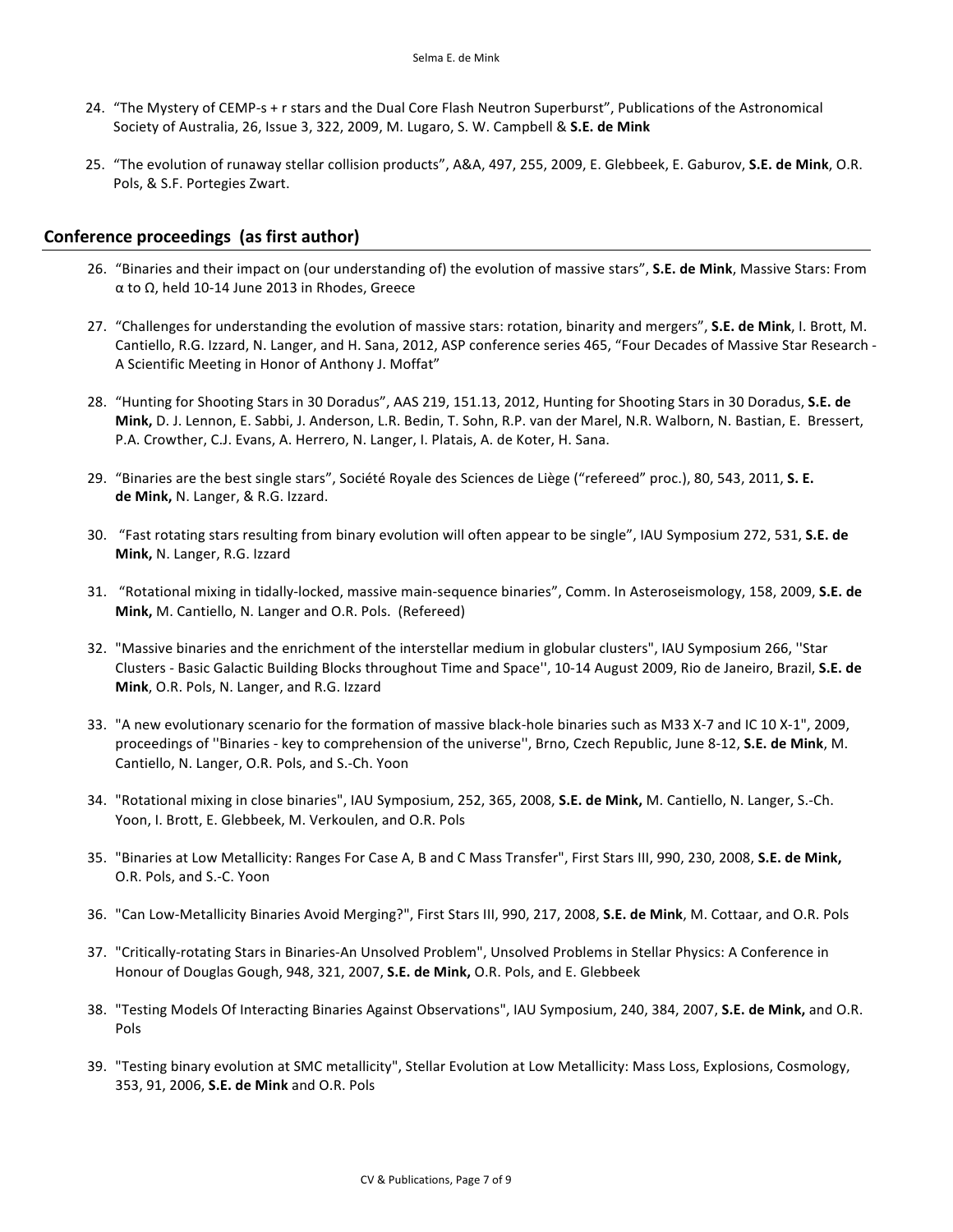## **Conference proceedings continued (as co-author)**

- 40. "The Effects of Single and Close Binary Evolution on the Stellar Mass Function", Massive Stars: From α to Ω, held 10-14 June 2013 in Rhodes, Greece, Schneider, R. N. F.; Izzard, G. R.; de Mink, S.E.; Langer, N., Stolte, A., de Koter, A.; Gvaramadze, V. V.; Hussmann, B.; Liermann, A.; Sana, H.
- 41. "Massive binary stars and self-enrichment of globular clusters", Memorie della Societa Astronomica Italiana, v.84, p.171, Izzard, R. G.; de Mink, S. E.; Pols, O. R.; Langer, N.; Sana, H.; de Koter, A.
- 42. "Multiplicity of massive O stars and evolutionary implications", 370 years of Astronomy in Utrecht, 2012, ASP conference series volume 470, 141, 2013, H. Sana, S.E. de Mink, A. de Koter, N. Langer, C.J. Evans, M. Gieles, E. Gosset, R.G. Izzard, J.-B. Le Bouquin, F.R.N. Schneider
- 43. "Gone with the wind: The elusive origin of Carbon-Enhanced Metal-Poor stars", 370 years of Astronomy in Utrecht, 2012, C. Abate, O. R. Pols, R. G. Izzard, S. S. Mohamed, and S. E. de Mink
- 44. "The elusive origin of Carbon-Enhanced Metal-Poor stars", XII International Symposium on Nuclei in the Cosmos, August 5-12, 2012 Cairns, Australia, C. Abate, O. R. Pols, R. G. Izzard, S. S. Mohamed, and S. E. de Mink
- 45. "A New Analysis of Multiple Main-Sequence Turn-Offs in Intermediate-Age Star Clusters", AAS 220, 438.03, 2012, V. Kozhurina-Platais, A. Dotter, **S.E. de Mink,** I. Platais, P. Goudfrooij
- 46. "Toward Detecting Fast Moving Massive Stars around the 30 Doradus Region", AAS 220, 130.08, 2012, Platais, Imants; Sabbi, E.; Anderson, J.; Lennon, D. J.; van der Marel, R. P.; Bellini, A. J.; de Mink, S. E.; Sohn, S. T.; Bedin, L. R.
- 47. "The O stars in the VLT-FLAMES Tarantula Survey", Journal of Physics: Conference Series, 328, 12022 2011, de Koter, A.; Sana, H.; Evans, C. J.; Bagnoli, T.; Bastian, N.; Bestenlehner, J. M.; Bonanos, A.; Bressert, E.; Brott, I.; Cantiello, M.; Carraro, G.; Clark, S.; Crowther, P.; de Mink, S. E.; Doran, E.; Dufton, P.; Dunstall, P.; Garcia, M.; Gräfener, G.; Hénault-Brunet, V.; Herrero, A.; Howarth, I.; Izzard, R.; Köhler, K.; Langer, N.; Lennon, D.; Maíz Apellániz, J.; Markova, N.; Najarro, P.; Puls, J.; Ramirez, O.; Sabín-Sanjulián, C.; Simón-Díaz, S.; Smartt, S.; Stroud, V.; van Loon, J. Th; Taylor, W.; Vink, J. S.
- 48. "The VLT-FLAMES Tarantula Survey", The Messenger, 145, 33, 2011, Evans, C.; Taylor, W.; Sana, H.; Hénault-Brunet, V.; Bagnoli, T.; Bastian, N.; Bestenlehner, J.; Bonanos, A.; Bressert, E.; Brott, I.; Campbell, M.; Cantiello, M.; Carraro, G.; Clark, S.; Costa, E.; Crowther, P.; de Koter, A.; de Mink, S. E.; Doran, E.; Dufton, P.; Dunstall, P.; Garcia, M.; Gieles, M.; Gräfener, G.; Herrero, A.; Howarth, I.; Izzard, R.; Köhler, K.; Langer, N.; Lennon, D.; Maíz Apellániz, J.; Markova, N.; Najarro, P.; Puls, J.; Ramirez, O.; Sabín-Sanjulián, C.; Simón-Díaz, S.; Smartt, S.; Stroud, V.; van Loon, J.; Vink, J. S.; Walborn, N.
- 49. "How did Carbon-Enhanced Metal-Poor Stars form?" ASP Conference Proceedings, 447, 81 2011, Abate, C.; Pols, O. R.; Izzard, R. G.; Mohamed, S.; de Mink, S. E.
- 50. "The VLT-FLAMES Tarantula survey", IAU Symposium 272, 296, 2011, Lennon, Daniel J.; Evans, Christopher J.; Bastian, Nate; Beletsky, Yuri; Brott, Ines; Cantiello, Matteo; Carraro, Giovanni; Clark, J. Simon; Crowther, Paul A.; de Koter, Alex; de Mink, Selma E.; Dufton, Philip L.; Dunstall, Paul; Gieles, Mark; Gräfener, Goetz; Hénault-Brunet, Vincent; Herrero, Artemio; Howarth, Ian D.; Langer, Norbert; Maíz Apellániz, Jesús; Markova, Nevena; Najarro, F. Paco; Puls, Joachim; Sana, Hugues; Simón-Díaz, Sergio; Smartt, Stephen J.; Stroud, Vanessa E.; Taylor, William D.; van Loon, Jacco T.; Vink, Jorick S.; Walborn, Nolan R.
- 51. "The VLT-FLAMES Tarantula Survey", Société Royale des Sciences de Liège, Bulletin, 80, 430, 2011, Taylor, W. D.; Evans, C. J.; Hénault-Brunet, V.; Bastian, N.; Beletsky, Y.; Bestenlehner, J.; Brott, I.; Cantiello, M.; Carraro, G.; Clark, J. S.; Crowther, P. A.; de Koter, A.; de Mink, S. E.; Doran, E.; Dufton, P. L.; Dunstall, P.; Gieles, M.; Gräfener, G.; Herrero, A.; Howarth, I. D.; Langer, N.; Lennon, D. J.; Maíz Apellániz, J.; Markova, N.; Najarro, P.; Puls, J.; Sana, H.; Simón-Díaz, S.; Smartt, S. J.; Stroud, V. E.; van Loon, J. Th.; Vink, J. S.; Walborn, N. R.